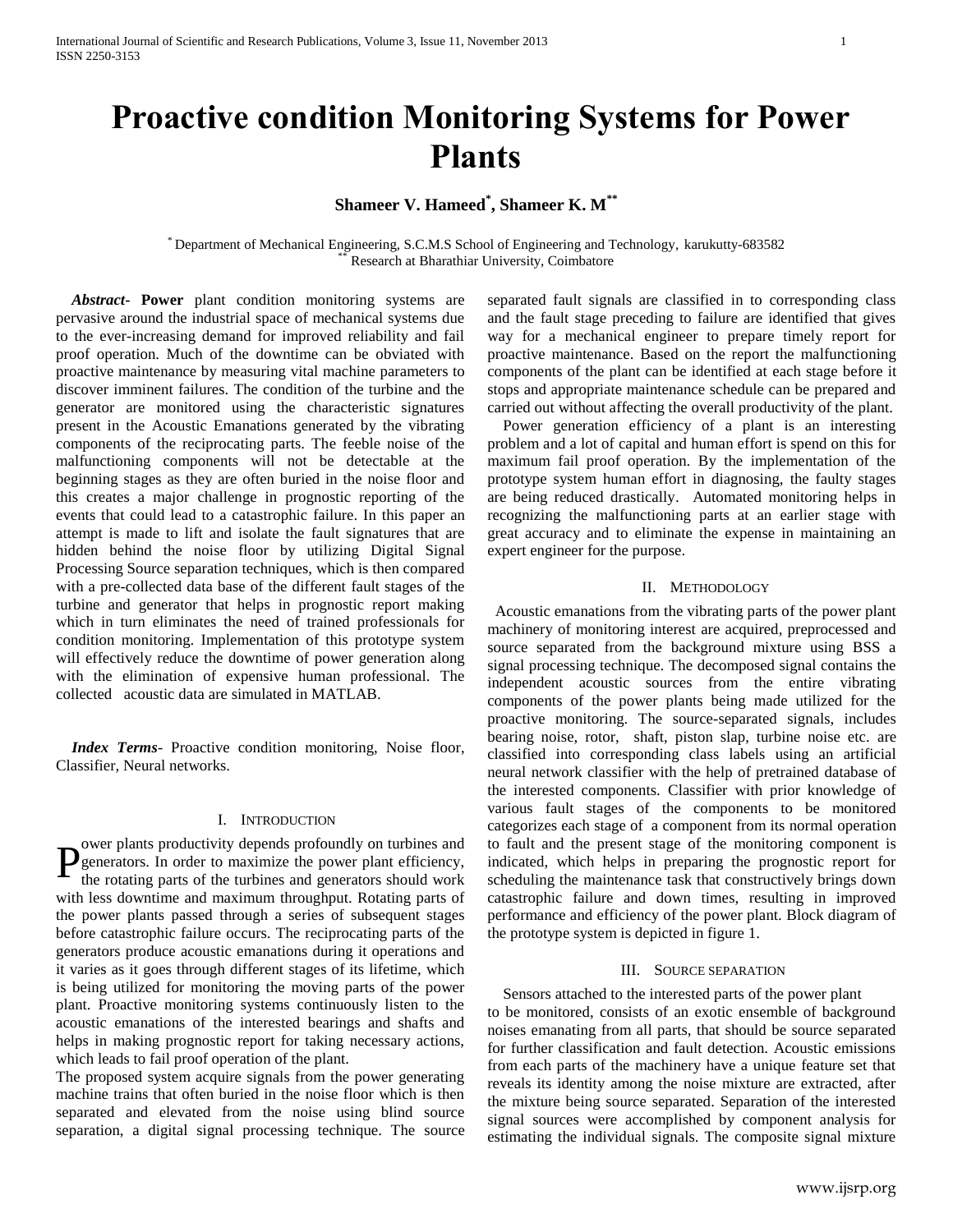observed from the sensors are decomposed into its independent components using statistical technique by applying linear transformations to co-ordinates for extracting the machine modeling signals below the noise floor. ICA method works on certain assumptions that the source components are independent and have non-Gaussian distributions



Figure 1. Block diagram of prototype system

. ICA decomposes the simultaneous signals from various sensors attached to the generator and power train assembly of the turbines of the power plant. The process of decomposition of these simultaneous independent signals starts with a signal prewhitening stage followed by an optimization stage, which retrieves the independent source signals.[1],[5-7] ICA isolates and extracts the vital signals buried under the noise floor. The decomposed independent signals are feature extracted and then recognized with an artificial neural network classifier.

#### IV. MEL FREQUENCY FEATURE EXTRACTION

Among the set of spectral features generally used for acoustic feature extraction, Mel Frequency Cepstral Coefficients (MFCC) has a special position due to its simplicity and robustness. MFCC represents the signal as a sequence of compact Mel Frequency Spectral Coefficients or feature vectors, which could effectively reduce the computational complexity of the subsequent stages. The MFCC feature estimation process divides the incoming signal stream into finite width frames and a windowing function (Hamming window) is used to remove the effect of frame discontinuities. The frames are converted into frequency domain using a DFT function. The frequency domain frames are transformed into the mel pitch scale and the frequency scalewarping converts it into the cepstrum domain. By taking the inverse DFT of the converted scale, the signal is restored again into the time domain.The mathematical abstraction of the process can be described as follows:

The DFT of the input signal  $x(n)$  is given by:  $X(k) = \sum_{n=0}^{N-1} x(n) \exp \left(-\frac{N}{2}\right)$  $_{n=0}^{N-1} x(n) \exp \left(-\frac{j2\pi n k}{N}\right)$ (1)  $k = 0.1.2......N - 1$ 

Each Fourier Transform magnitude coefficient  $X(k)$  is

multiplied by a sequence of triangular gain filters and the results

are accumulated. The Mel-frequency filter bank [132], [133] comprises of p filters with the energy in each band given by mj  $(i=1, 2, \ldots, p)$ , and is computed as:

$$
m_j = \sum_{k=0}^{N-1} |X_{(k)}|^2 H_j(k) \quad 0 \le j \le p \tag{2}
$$

where Hj (k) is the transfer function of jth filter. The Melfrequency cepstrum is then the discrete cosine transform [55] of the p filter outputs and is represented as

$$
c_i = \sqrt{\frac{2}{N} \sum_{j=1}^{p} m_j \cos\left(\frac{\pi ij}{p}\right)}
$$
 (3)

Where ci is the ith MFCC coefficient.

A series of equal area triangular filters are designed to achieve the filtering process happens in ear preceded by the cepstral step where the mel frequency coefficients are converted back to time domain.

#### V. DEFECT IDENTIFICATION AND CLASSIFICATION

Fault identification of the interested bearing is based on the classification of input signals into its corresponding faulty stage with a classifier. Classifier identifies the component malfunctioning stages, by utilizing the prerecorded trained database. Artificial neural network classifiers are used for the defect identification task, as it acts as a basic background techniques for pattern recognition. Probabilistic neural networks (PNN) are a type of ANN which uses probabilistic approaches for the statistical inference of the fault stage identification. A neural network consists of an interconnected group of artificial neurons, and it processes information using a connectionist approach to computation. The fundamental processing element of a neural network is a neuron. This building block of human awareness encompasses a few general capabilities. Basically, a biological neuron receives inputs from other sources, combines them in some way, performs a generally nonlinear operation on the result, and then outputs the final result.

PNN is a multilayer perceptron consisting of an input layer, output layer and intermediate layers, which perform activation function and weight adjustment for training the network for a particular output. PNN that is widely accepted as a classifier, proposed for the classification due to the advantage of faster training process compared to back propagation algorithms and its flexibility to add or remove training samples without extensive retraining. Probabilistic neural network is a computational simulation of a biological neural network, an implementation of a statistical algorithm called kernel discriminant analysis in which the operations are organized into a multilayered feed forward network with four layers such as Input layer, Pattern layer, Summation layer and Output layer. PNN offers a cost-effective and reliable approach to condition monitoring. Using artificial neural networks, collected data regarding the condition of the machinery can be classified and trained in order to generalize a method for data analysis at any time of the measurement. The general architecture of PNN is depicted in figure dddd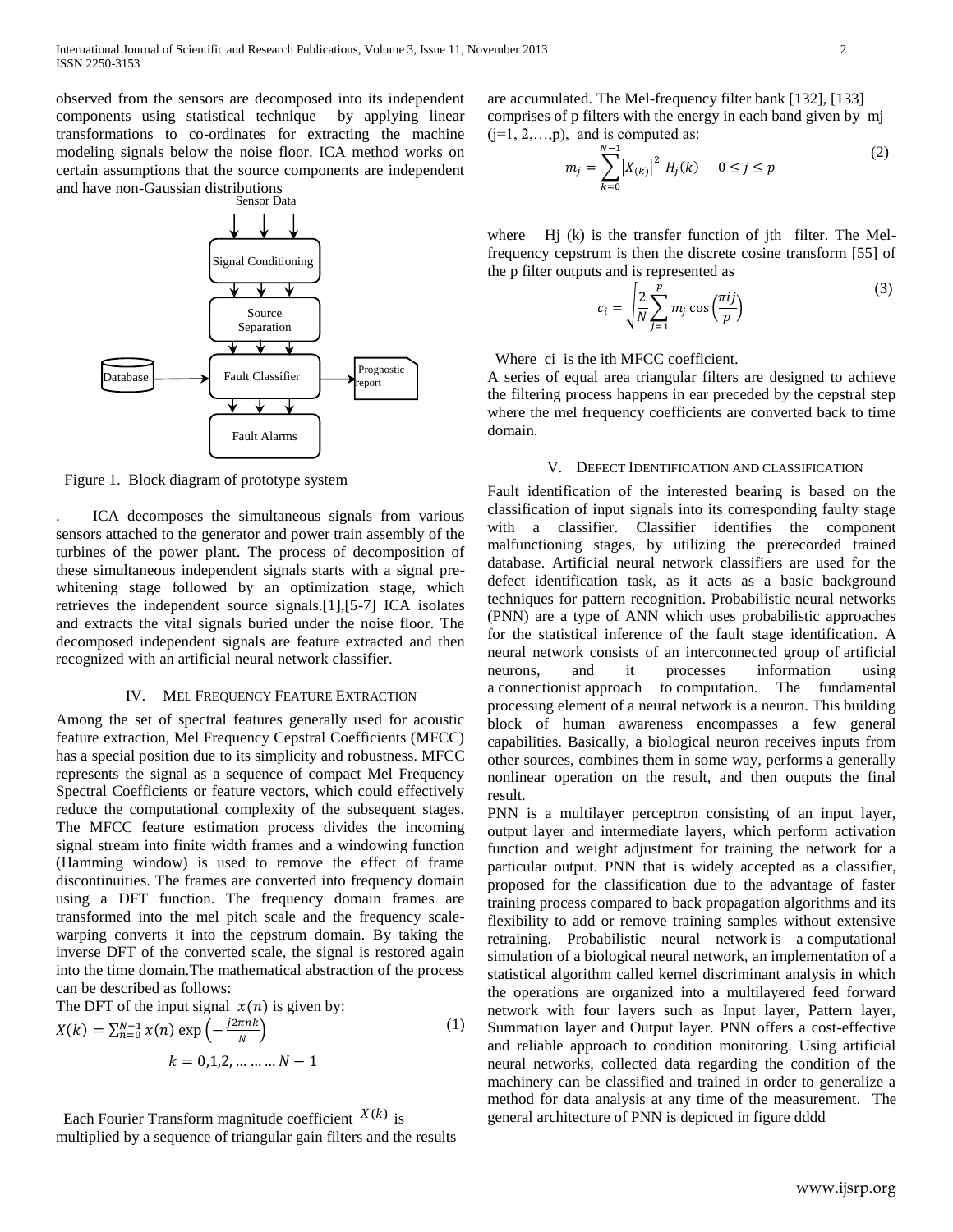

Figure 2. The general architecture of PNN

## VI.PROGNOSTIC REPORT MAKING

To reduce repair costs and minimize losses in productivity, more manufacturing operations are turning from preventive maintenance (maintenance based on a fixed schedule) to proactive maintenance and predictive maintenance (maintenance based on objectively determined need) in order to protect their high-value assets. Condition monitoring of crankcase, hydraulic, motor bearings and gear lubricants plays an important role in the maintenance of equipment including heavy machinery and plant equipment .Prognostic report making includes the making of report after the testing phase; the report shows the actual stage of the bearing and this report help the maintenance engineer in charge to arrange the maintenance properly without sudden breakdown. relatively low failure rate of mechanical components compared to electrical components, failures of mechanical components in drive trains often create high repair costs and revenue loss due to long down times.

Two major issues concerning machine condition monitoring are machine fault diagnosis and prognosis. Diagnosis refers to the determination of the current "health" status or working condition of the machine being monitored, whereas prognosis refers to the prediction of the remaining service life in the machine. Reliable diagnosis and prognosis techniques not only reduce the risks of unexpected machine breakdowns, but also help in prolonging machine life. Due to these reasons, the current trend in the maintenance industry is increasingly shifted towards conditionbased, preventative, and proactive maintenance

To avoid this sudden failure the prognostic report plays an important role. With the help of condition monitoring system the mechanical engineer in charge can understand the actual stage of the bearing as per the stored data, thereby preplan the maintenance considering the seriousness of the present condition of the bearings.

### VII.RESULTS AND DISCUSSIONS

A typical scenario of a bearing malfunction and its evolution through different states has been selected for evaluating the system performance and simulated in Mat lab. The ICA algorithms are able to separate these weak signals that are hidden below the noise floor. The component signals are assumed to have different origins and a priori knowledge is needed to identify the components to which these signals correspond. Supervised learning classifiers have the ability to incorporate a priori knowledge. Because of its ability to recognize subtle patterns in the input data even in presence of noise, PNN classifiers trained with exemplar data have been used to detect and categorize the fault signatures. The prognostic fault stages are enlisted in Table 1.

| Table 1 .fault stages |  |  |
|-----------------------|--|--|
|-----------------------|--|--|

| <b>FAULT STAGES</b> |                           |  |  |
|---------------------|---------------------------|--|--|
| <b>Fault Stage</b>  | <b>Fault Rigorousness</b> |  |  |
|                     | Normal functioning        |  |  |
|                     | Minor Defect              |  |  |
|                     | Attention required        |  |  |
|                     | Critical.                 |  |  |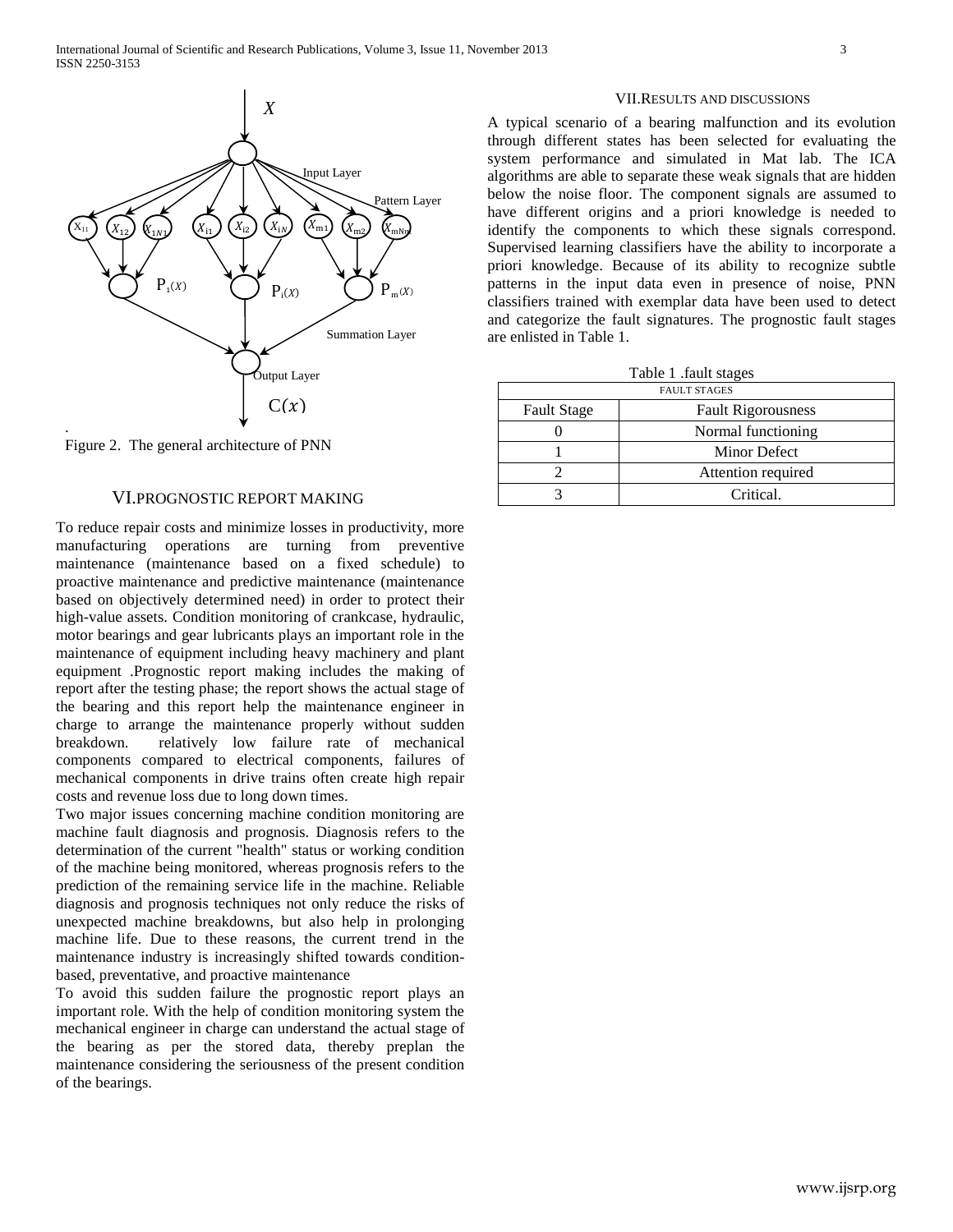

Figure 3. Bearing normal operation



Figure 4. Bearing Stage-2 minor fault



Figure 5. Bearing Stage-3 major fault



Figure 6. Bearing Stage-4 Faulty

|                |                        |                | <b>Confusion Matrix</b>  |                  |                |
|----------------|------------------------|----------------|--------------------------|------------------|----------------|
|                | 1<br>25.9%             | 0.0%           | 0.0%                     | $\bf{0}$<br>0.0% | 100%<br>0.0%   |
| $\overline{c}$ | $\bf{0}$<br>0.0%       | 6<br>22.2%     | 0.0%                     | $\bf{0}$<br>0.0% | 100%<br>0.0%   |
| Output Class   | 3<br>0.0%              | 0.0%           | 11.1%                    | 0.0%             | 100%<br>0.0%   |
|                | $\overline{4}$<br>0.0% | 0.0%           | 14.8%                    | 25.9%            | 63.6%<br>36.4% |
|                | 100%<br>0.0%           | 100%<br>0.0%   | 42.9%<br>57.1%           | 100%<br>0.0%     | 85.2%<br>14.8% |
|                |                        | $\overline{2}$ | 3<br><b>Target Class</b> | 4                |                |

Figure 7.Classifier output

Acoustic signals from a bearing under its different stages of operation are plotted and demonstrated. The normal operation emits acoustics, which gradually varies during its course of operation until it reaches a stage where catastrophic failure occurs. The below shown waveforms gives the clear idea about the variation of sounds according to the conditions of the bearings, from which the sound is collected.

Fig 3. To fig 6 shows the waveforms of different condition of bearings. Fig 7 shows the classifier output, which gives the clear idea about the classification done by the classifier. The output also shows the success rate of the classifier. From this output the maintenance engineer can prepare the prognostic report and thus help to plan the preventive maintenance accurately to avoid sudden failure of the plant.

## VI. CONCLUSION

The prototype system shows the effectiveness of ANN in condition monitoring of power plant machineries. By using this method we can detect the fault much faster and helps to take necessary steps for maintenance, thereby reducing the downtime significantly. Implementation of this prototype system in DSP as hardware in power plants helps in real time proactive maintenance.

## VII. ACKNOWLEDGMENT

The authors gratefully acknowledge the Department of Mechanical Engineering, S.C.M.S School of Engineering and Technology for extending all the facilities for carrying out this work.

#### **REFERENCES**

[1] Suraj Kamal. "Performance Improvement of Proactive Condition Monitoring Systems for Marine Machinery",Accoustic society of india december 2012.